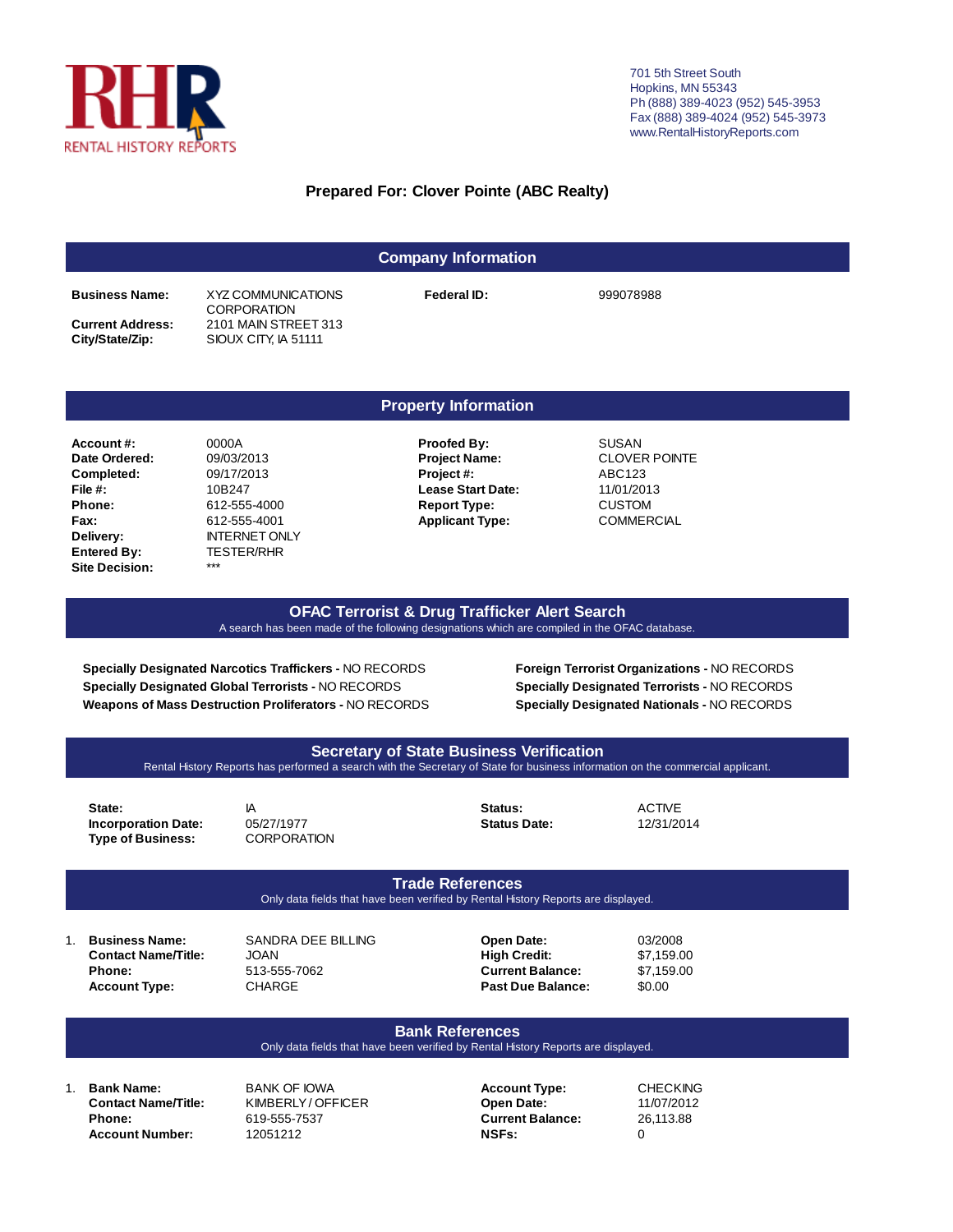## **Identifying Information**

This information is the primary name and address for the business you inquired on. All data in this report pertains to the business.

### **XYZ COMMUNICATIONS CORP** 2101 MAIN ST STE 313

SIOUX CITY , IA 51111

**Business ID Number:** 999416865 **Date of Incorporation:** 05/27/1977

**Years on File:** 36+ (BUSINESS WAS ADDED PRIOR TO JAN 1977) SIC Code: RADIO & TV BROADCASTING EQUIPMENT - 3663

## **Commercial Model**

# **Current Intelliscore Plus Score: 93 Risk Class: 1**



The risk class groups scores by risk into ranges of similar performance. Range 5 is the highest risk, range 1 is the lowest risk.



This category is based on your company's action or risk threshold.

This score predicts the likelihood of serious credit delinquencies for this business within the next 12 months. Payment history and public record along with other variables are used to predict future risk. Higher scores indicate lower risk.

#### **Factors Lowering the Score**

- 1. NUMBER OF COMMERCIAL ACCOUNTS THAT ARE CURRENT
- 2. PERCENT OF DELINQUENT COMMERCIAL ACCOUNTS
- 3. PRESENCE OF COMMERCIAL ACCOUNT DELINQUENCY IN THE PAST
- 4. COMMERCIAL ACCOUNT DELINQUENCY IN PRIOR 6 MONTHS

#### **Industry Risk Comparison**

**92%** OF BUSINESSES INDICATE A HIGHER LIKELIHOOD OF SEVERE DELINQUENCY THAN THIS BUSINESS.

#### **Business Information**

### **Business Credit Information**

| <b>Current Days Beyond Terms (DBT):</b>  | 4                   |
|------------------------------------------|---------------------|
| <b>Monthly average DBT:</b>              | 2                   |
| <b>Highest DBT previous 6 months:</b>    | 4                   |
| <b>Highest DBT previous 5 quarters:</b>  | 3                   |
| Total continuous trades:                 | 37                  |
| <b>Current continuous trade balance:</b> | \$343,600           |
| Trade balance of all trades:             | \$1.177.600         |
| Average balance previous 5 quarters:     | \$284,360           |
| Highest credit amount extended:          | \$245.000           |
| 6 month balance range:                   | \$245.300-\$343.600 |

#### **Business Legal Filings and Collections**

| <b>Bankruptcy filings:</b>        | O                |
|-----------------------------------|------------------|
| Tax lien filings:                 | O                |
| <b>Judgment filings:</b>          | <b>SATISFIED</b> |
| <b>Total collections:</b>         | O                |
| Sum of legal filings:             | \$0              |
| <b>UCC filings:</b>               | 29               |
| Cautionary UCC filings present?** | NO.              |

\*\* Cautionary UCC Filings include one or more of the following collateral: Accounts, Accounts Receivables, Contract Rights, Hereafter Acquired Property, Inventory, Leases, Notes Receivable or Proceeds.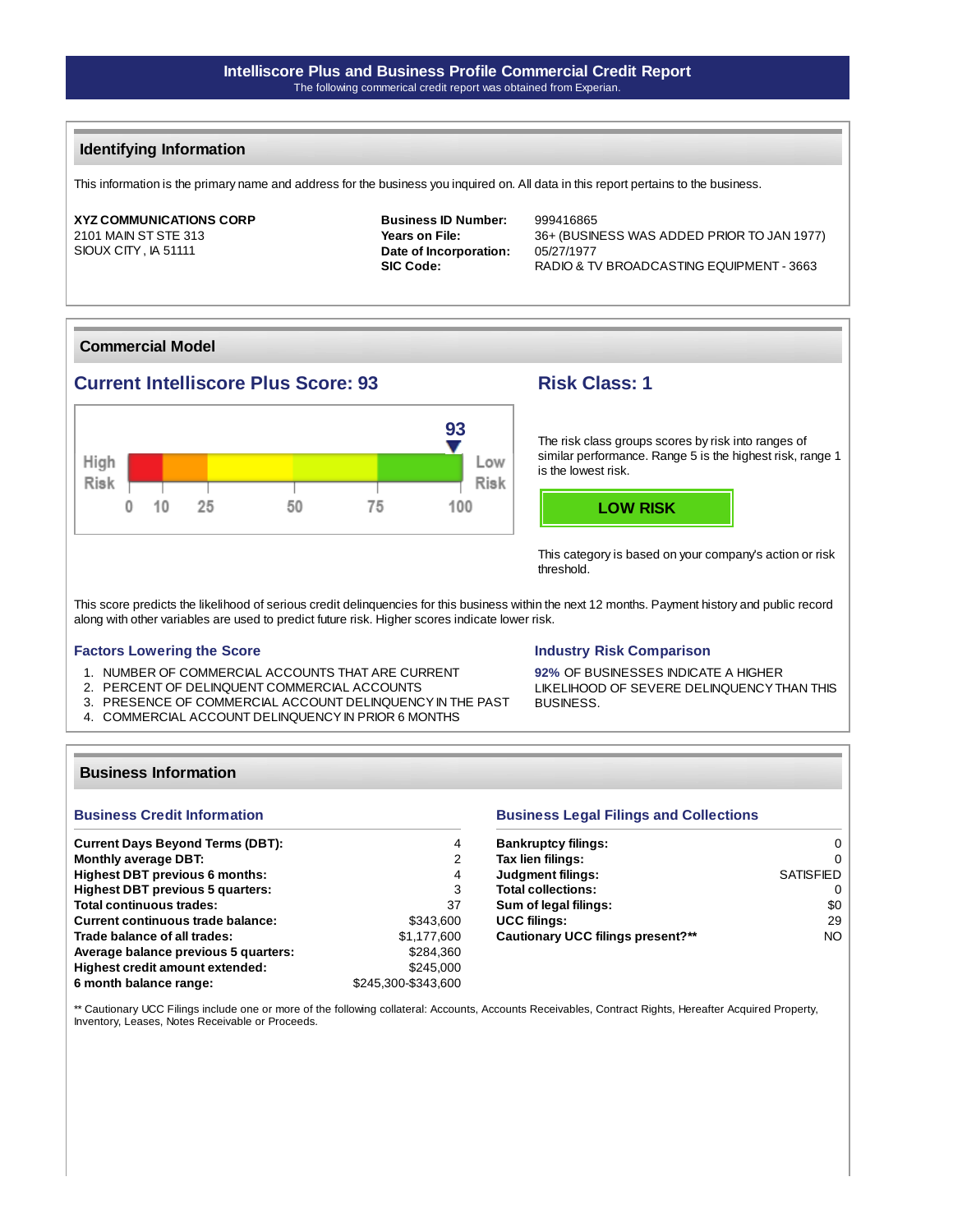#### **Current DBT range compared to all industries\***

# **4 DBT**

(\$343,600 Balance)

#### **GOOD RISK. 80% OF BUSINESSES FALL INTO THIS RANGE.**

|                   |          | 11%   |       |
|-------------------|----------|-------|-------|
|                   | $0 - 15$ | 16-50 | $51+$ |
| <b>DBT Norms:</b> |          |       |       |

#### ALL INDUSTRIES: **9 DBT** SAME INDUSTRY: **7 DBT**

#### **Performance Analysis**

#### **Predicted DBT for 10/30/2013:** 3 DBT

**Payment Trend Indication: STABLE** 

REVOLVE

#### **Business's 6 Month DBT Trend compared to the Industry DBT:**

PAYS SOONER THAN 50% OF SIMILAR FIRMS

**Most Frequent Industry Purchasing Terms:** NET 30 CONTRCT

\* Days Beyond Terms (DBT) is a dollar weighted calculation of the average number of days that payment was made beyond the invoice due date based on trades on file that have been updated in the previous 3 months.



## **6 month DBT trends Quarterly DBT trends (previous 5 quarters)**



# **Legal Filings and Collections**

## **Judgments**

| <b>File Date</b> | <b>Filing Type</b><br><b>Status</b> |           | Amount  | <b>Plaintiff</b>    | <b>Filing Number</b> | <b>Jurisdiction</b>  |  |
|------------------|-------------------------------------|-----------|---------|---------------------|----------------------|----------------------|--|
| 03/24/2008       | JUDGMENT                            | SATISFIED | \$1.275 | DEF CREDIT SERVICES | GHIV116444           | MAYBERRY COUNTY COUR |  |

|                             | <b>Trade Payment Information</b>          |                     |                                |                                     |                |      |          |           |       |       |                   |  |  |
|-----------------------------|-------------------------------------------|---------------------|--------------------------------|-------------------------------------|----------------|------|----------|-----------|-------|-------|-------------------|--|--|
|                             | <b>Account Status — Days Beyond Terms</b> |                     |                                |                                     |                |      |          |           |       |       |                   |  |  |
| <b>Business</b><br>Category | <b>Date</b><br><b>Reported</b>            | Last<br><b>Sale</b> | <b>Payment</b><br><b>Terms</b> | <b>Recent High</b><br><b>Credit</b> | <b>Balance</b> | Cur  | $1 - 30$ | $31 - 60$ | 61-90 | $91+$ | <b>Comments</b>   |  |  |
| ACCT SVCS                   | 07/2013                                   |                     | VARIED                         | \$6,200                             | $<$ \$100      |      | 100%     |           |       |       |                   |  |  |
| <b>AIR TRANS</b>            | 08/2013                                   |                     | <b>OTHER</b>                   | \$6,600                             | \$1,500        | 100% |          |           |       |       |                   |  |  |
| <b>AUTOMOTIVE</b>           | 08/2013                                   | 07/2013             | <b>CONTRCT</b>                 | \$98,200                            | \$98,200       | 100% |          |           |       |       |                   |  |  |
| <b>BLDG MATRL</b>           | 06/2013                                   | 06/2013             | <b>CREDIT</b>                  | \$11,500                            | \$8.400        | 100% |          |           |       |       | <b>ACCTCLOSED</b> |  |  |
| <b>COMMUNICTN</b>           | 07/2013                                   |                     | VARIED                         | \$245,000                           | \$3.100        | 100% |          |           |       |       |                   |  |  |
| <b>COMPUTERS</b>            | 07/2013                                   |                     | <b>NET 30</b>                  | \$16,800                            | \$9,800        | 99%  | $1\%$    |           |       |       |                   |  |  |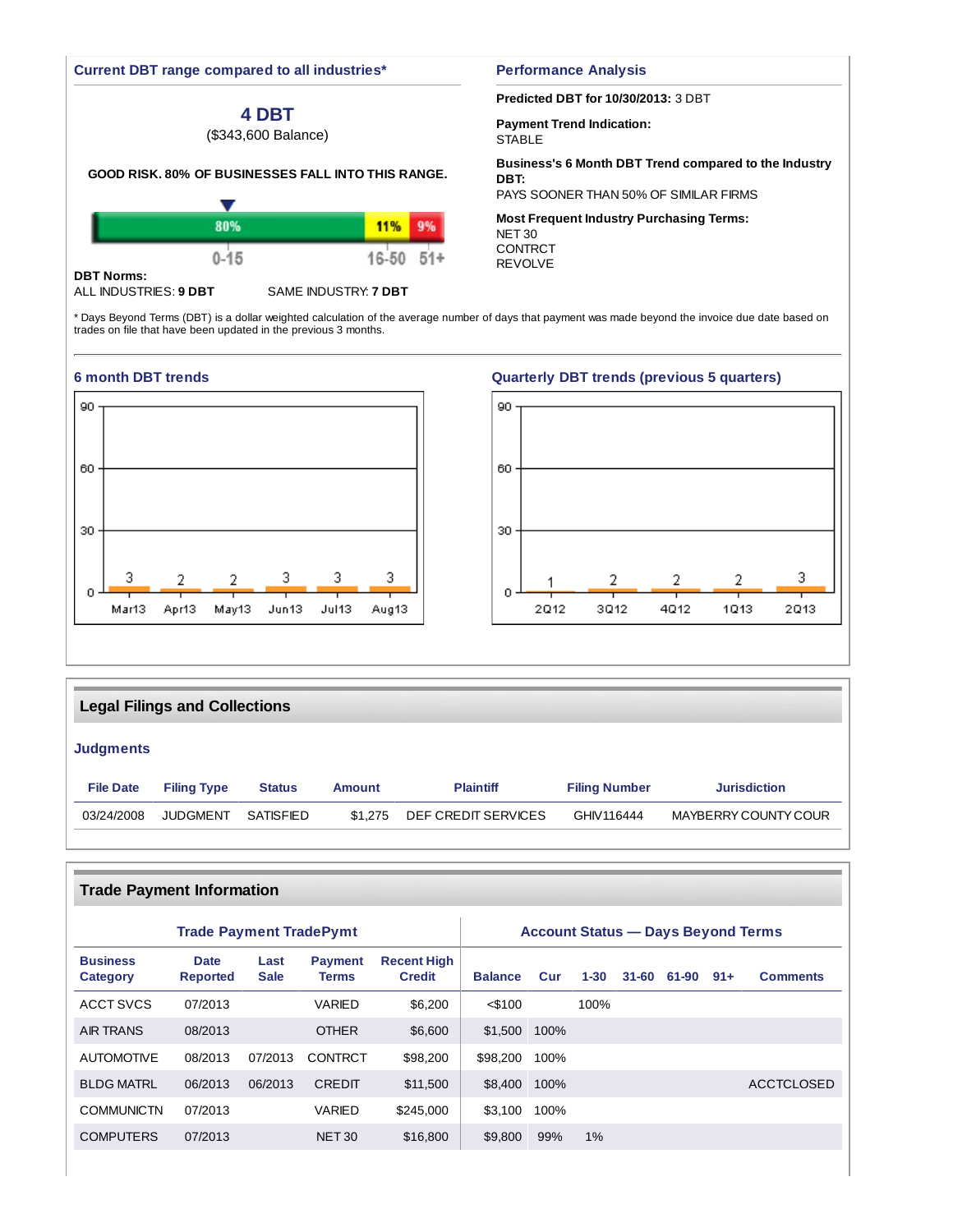| <b>CONST MACH</b> | 07/2013 |         | <b>MULTI</b>                     | \$17,200  | \$17,200 100% |            |      |      |      |     |                 |
|-------------------|---------|---------|----------------------------------|-----------|---------------|------------|------|------|------|-----|-----------------|
| DISTRIBUTR        | 08/2013 | 07/2009 | <b>NET 30</b>                    | \$300     | \$0           |            |      |      |      |     |                 |
| DP SERVCS         | 06/2013 |         | NET 30                           | \$2,100   | \$0           |            |      |      |      |     |                 |
| <b>ELEC DISTR</b> | 08/2013 |         | <b>OTHER</b>                     | \$14,500  | \$1,800       | 75%        | 25%  |      |      |     |                 |
| <b>ELEC DISTR</b> | 08/2013 |         | VARIED                           | \$0       | \$0           |            |      |      |      |     |                 |
| <b>ELEC DISTR</b> | 08/2013 | 07/2013 | <b>NET 30</b>                    | \$1,500   | \$1,500       | 78%        | 22%  |      |      |     |                 |
| <b>FACTOR</b>     | 08/2013 | 06/2013 | <b>NET 15</b>                    | \$28,800  | \$0           |            |      |      |      |     |                 |
| <b>FACTOR</b>     | 08/2013 | 03/2012 | <b>VARIED</b>                    | \$500     | \$0           |            |      |      |      |     |                 |
| <b>FACTOR</b>     | 06/2013 |         | NET 30                           | \$0       | \$0           |            |      |      |      |     |                 |
| <b>FINCL SVCS</b> | 08/2013 | 07/2013 | VARIED                           | \$45,700  | \$38,700 100% |            |      |      |      |     | <b>SATSFTRY</b> |
| <b>FINCL SVCS</b> | 08/2013 | 07/2013 | NET 30                           | \$3,100   |               | \$500 100% |      |      |      |     |                 |
| <b>FINCL SVCS</b> | 08/2013 | 06/2013 | VARIED                           | \$11,300  | \$10,300      | 100%       |      |      |      |     |                 |
| <b>FREIGHT</b>    | 08/2013 | 07/2013 | VARIED                           | \$16,500  | \$4,000 100%  |            |      |      |      |     |                 |
| FRGHT FWRD        | 08/2013 |         | <b>OTHER</b>                     | \$33,400  | \$6,700       | 85%        | 15%  |      |      |     |                 |
| GENERAL           | 05/2013 |         | <b>REGULAR</b>                   | \$57,000  | \$35,200      |            | 100% |      |      |     |                 |
| <b>GENERAL</b>    | 08/2013 |         | N <sub>10</sub> PR <sub>XO</sub> | \$900     | \$0           |            |      |      |      |     |                 |
| INDUS MACH        | 08/2013 |         | NET 30                           | \$61,100  | \$61,100 100% |            |      |      |      |     |                 |
| <b>INDUS MACH</b> | 08/2013 |         | <b>NET 30</b>                    | \$0       | \$0           |            |      |      |      |     |                 |
| <b>MANUFCTRNG</b> | 08/2013 |         | VARIED                           | \$6,500   | \$6,500       |            | 100% |      |      |     |                 |
| <b>MANUFCTRNG</b> | 08/2013 |         | VARIED                           | \$800     | \$0           |            |      |      |      |     |                 |
| <b>MANUFCTRNG</b> | 08/2013 |         | VARIED                           | \$6,400   | \$6,400       |            |      | 100% |      |     |                 |
| <b>METAL WORK</b> | 08/2013 |         | <b>OTHER</b>                     | \$0       | \$0           |            |      |      |      |     |                 |
| OFFC EQUIP        | 08/2013 | 06/2013 | <b>REVOLVE</b>                   | \$3,000   | \$0           |            |      |      |      |     |                 |
| PACKAGING         | 08/2013 |         | NET <sub>30</sub>                | \$11,200  | \$11,000      | 48%        | 52%  |      |      |     | CUST 13 YR      |
| <b>PERSNLSVCS</b> | 08/2013 | 08/2013 | <b>ROI</b>                       | \$12,700  | \$12,700      |            | 63%  | 37%  |      |     |                 |
| PLBG EQUIP        | 07/2013 |         | N25PRXO                          | $<$ \$100 | <\$100 100%   |            |      |      |      |     |                 |
| RENTALS           | 08/2013 |         | <b>NET 10</b>                    | \$1,800   | <\$100        |            |      |      | 100% |     |                 |
| <b>RETL TRADE</b> | 08/2013 | 06/2013 | <b>CREDIT</b>                    | \$100     | $<$ \$100     | 100%       |      |      |      |     |                 |
| <b>TRANSPORTN</b> | 08/2013 |         | <b>NET 15</b>                    | \$67,700  | \$4,500       | 35%        | 44%  |      |      | 21% |                 |
| <b>TRANSPORTN</b> | 07/2013 |         | <b>OTHER</b>                     | \$1,300   | \$1,300       | 100%       |      |      |      |     |                 |
| <b>WAREHOUSE</b>  | 08/2013 | 07/2013 | CREDIT                           | \$6,300   | \$2,800       | 100%       |      |      |      |     |                 |

# **Trade Payment Totals**

| <b>Trade Payment Experiences</b> | <b>Account Status — Days Beyond Terms</b> |                                     |                |     |          |           |       |       |                 |
|----------------------------------|-------------------------------------------|-------------------------------------|----------------|-----|----------|-----------|-------|-------|-----------------|
| <b>Type</b>                      | <b>Lines</b><br><b>Reported</b>           | <b>Recent High</b><br><b>Credit</b> | <b>Balance</b> | Cur | $1 - 30$ | $31 - 60$ | 61-90 | $91+$ | <b>Comments</b> |
| CONTINUOUSLY REPORTED            | 37                                        | \$796,100                           | \$343,600      | 80% | 17%      | 3%        |       |       | DBT: 4          |
| NEWLY REPORTED                   | 0                                         |                                     |                |     |          |           |       |       | DBT: 0          |
| <b>TRADE LINES TOTALS</b>        | 37                                        | \$796,100                           | \$343,600      | 80% | 17%      | 3%        |       |       | <b>DBT: 4</b>   |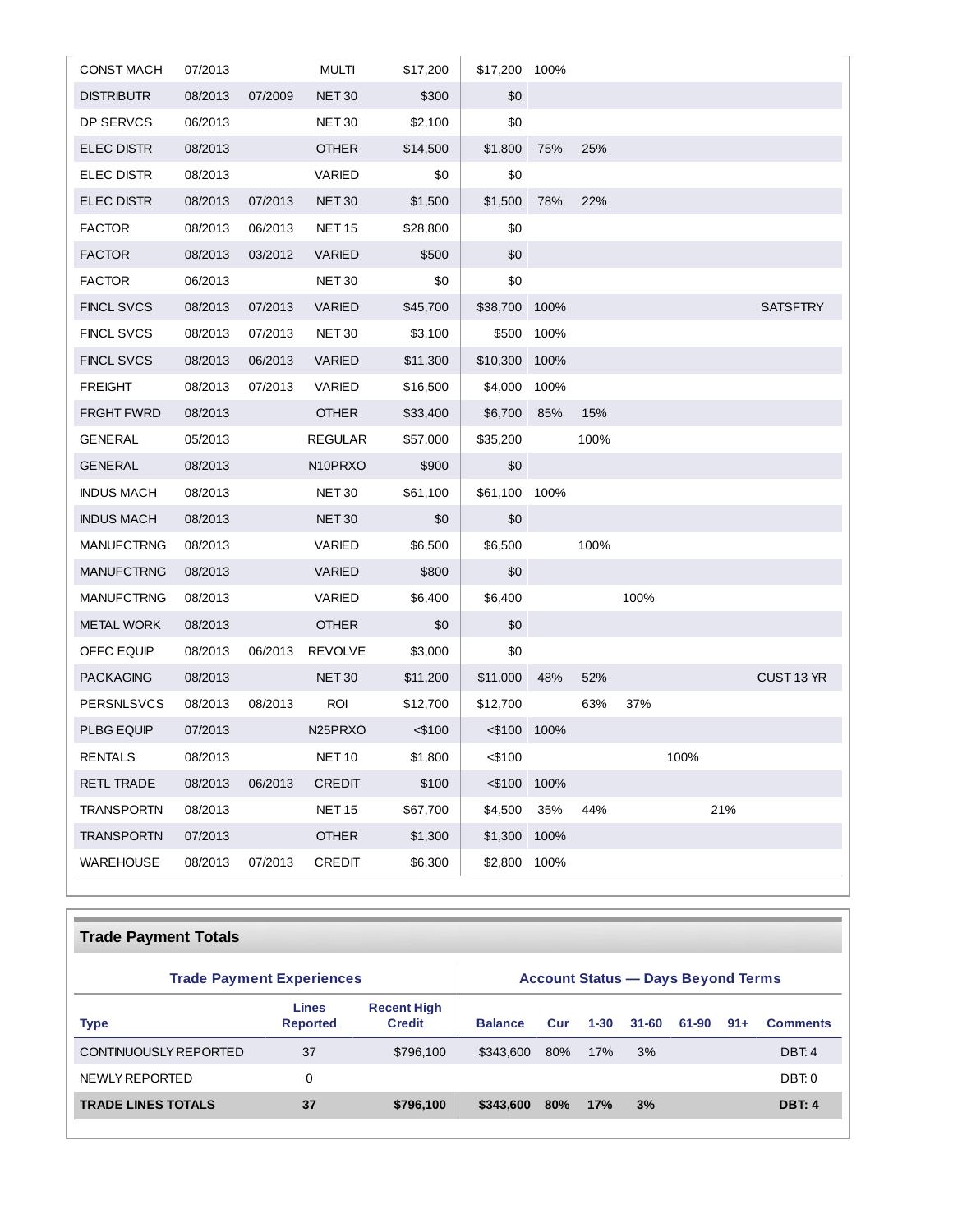| <b>Additional Payment Experiences</b> |                                  |                     |                                                         |                                     |                                                   |      |          |  |                 |    |                      |
|---------------------------------------|----------------------------------|---------------------|---------------------------------------------------------|-------------------------------------|---------------------------------------------------|------|----------|--|-----------------|----|----------------------|
|                                       | <b>Trade Payment Experiences</b> |                     | (Trade Lines With an (*) after date are newly reported) |                                     | <b>Account Status</b><br><b>Days Beyond Terms</b> |      |          |  |                 |    |                      |
| <b>Business</b><br><b>Category</b>    | <b>Date</b><br><b>Reported</b>   | Last<br><b>Sale</b> | <b>Payment</b><br><b>Terms</b>                          | <b>Recent</b><br><b>High Credit</b> | <b>Balance</b>                                    | Cur  | $1 - 30$ |  | 31-60 61-90 91+ |    | <b>Comments</b>      |
| <b>CHEMICALS</b>                      | 05/2011                          |                     | <b>NET 30</b>                                           | \$1,400                             | \$1,000                                           |      | 100%     |  |                 |    |                      |
| <b>CRED CARD</b>                      | 07/2013                          |                     | <b>REVOLVE</b>                                          |                                     | \$0                                               |      |          |  |                 |    |                      |
| <b>DISTRIBUTR</b>                     | 03/2013                          |                     | <b>NET 30</b>                                           | \$26,300                            | \$13,300                                          | 94%  | 6%       |  |                 |    |                      |
| <b>ELEC DISTR</b>                     | 02/2013                          |                     | <b>NET 30</b>                                           | \$41,600                            | \$2,000                                           | 89%  | 6%       |  |                 | 5% | CUST 17 YR           |
| <b>ELEC DISTR</b>                     | 10/2011                          |                     | <b>NET 30</b>                                           |                                     | \$0                                               |      |          |  |                 |    | <b>PROMPT</b>        |
| <b>FACTOR</b>                         | 07/2011                          | 12/2002             | <b>NET 30</b>                                           |                                     | \$0                                               |      |          |  |                 |    |                      |
| <b>GENERAL</b>                        | 05/2011                          |                     | <b>CONTRCT</b>                                          | \$1,000                             | \$0                                               |      |          |  |                 |    |                      |
| <b>INDUS SUPL</b>                     | 04/2011                          | 04/2011             | <b>NET30</b>                                            | \$6,600                             | \$2,600                                           | 36%  | 64%      |  |                 |    | CUST 8 YR            |
| <b>INDUS SUPL</b>                     | 02/2011                          | 01/2011             | <b>NET 30</b>                                           | \$31,000                            | \$25,900                                          | 31%  | 69%      |  |                 |    | CUST 7 YR            |
| <b>INDUS SUPL</b>                     | 02/2011                          | 01/2010             | <b>NET 30</b>                                           | \$200                               | \$0                                               |      |          |  |                 |    | CUST <sub>2</sub> YR |
| <b>IRON&amp;STEEL</b>                 | 06/2011                          | 05/2011             | .5/10PX                                                 | \$576,900                           | \$194,700                                         | 100% |          |  |                 |    |                      |
| <b>LEASING</b>                        | 08/2013                          |                     | <b>CONTRCT</b>                                          | \$5,500                             | \$5,000                                           | 100% |          |  |                 |    |                      |
| <b>LEASING</b>                        | 08/2013                          | 08/2013             | <b>CONTRCT</b>                                          | \$81,900                            | \$45,100                                          | 100% |          |  |                 |    |                      |
| <b>LEASING</b>                        | 08/2013                          |                     | <b>CONTRCT</b>                                          | \$531,200                           | \$531,200                                         | 100% |          |  |                 |    |                      |
| LUMBR&WOOD                            | 06/2012                          | 10/2009             | <b>NET 30</b>                                           |                                     | \$0                                               |      |          |  |                 |    | CUST 3 YR            |
| LUMBR&WOOD                            | 08/2011                          | 07/2011             | <b>NET 10</b>                                           | \$400                               | \$300                                             | 100% |          |  |                 |    |                      |
| <b>PLUMBING</b>                       | 12/2012                          | 11/2012             | <b>NET 10</b>                                           | \$12,900                            | \$12.900                                          | 1%   | 99%      |  |                 |    |                      |
| <b>SAFTY PROD</b>                     | 07/2012                          |                     | NET30                                                   |                                     | \$0                                               |      |          |  |                 |    | CUST <sub>1</sub> YR |
| <b>TRANSPORTN</b>                     | 04/2013                          |                     | <b>NET 15</b>                                           |                                     | \$0                                               |      |          |  |                 |    | <b>ACCTCLOSED</b>    |
| <b>TRANSPORTN</b>                     | 09/2010                          |                     | <b>NET 30</b>                                           |                                     | \$0                                               |      |          |  |                 |    | CUST < 1Y            |

# **Monthly Payment Trends**

|                                | <b>Payment Trends Analysis</b> | <b>RADIO &amp; TV BROADCASTING EQUIPMENT SIC: 3663</b> | <b>Account Status — Days Beyond Terms</b> |                |     |          |           |       |        |
|--------------------------------|--------------------------------|--------------------------------------------------------|-------------------------------------------|----------------|-----|----------|-----------|-------|--------|
| <b>Date</b><br><b>Reported</b> | <b>Industry</b><br>Cur         | <b>Industry</b><br><b>DBT</b>                          | <b>Business</b><br><b>DBT</b>             | <b>Balance</b> | Cur | $1 - 30$ | $31 - 60$ | 61-90 | $91 +$ |
| AUG-13                         | 86%                            | 7                                                      | 3                                         | \$292.500      | 79% | 20%      | $1\%$     |       |        |
| $JUL-13$                       | 85%                            | 8                                                      | 3                                         | \$249,600      | 79% | 21%      |           |       |        |
| $JUN-13$                       | 86%                            | 8                                                      | 3                                         | \$246,300      | 80% | 19%      | 1%        |       |        |
| <b>MAY-13</b>                  | 85%                            | 8                                                      | $\overline{2}$                            | \$286,600      | 86% | 14%      |           |       |        |
| APR-13                         | 85%                            | 8                                                      | 2                                         | \$251,000      | 90% | 8%       | 1%        | 1%    |        |
| <b>MAR-13</b>                  | 84%                            | 8                                                      | 3                                         | \$245,300      | 94% | 3%       | 1%        | $1\%$ | 1%     |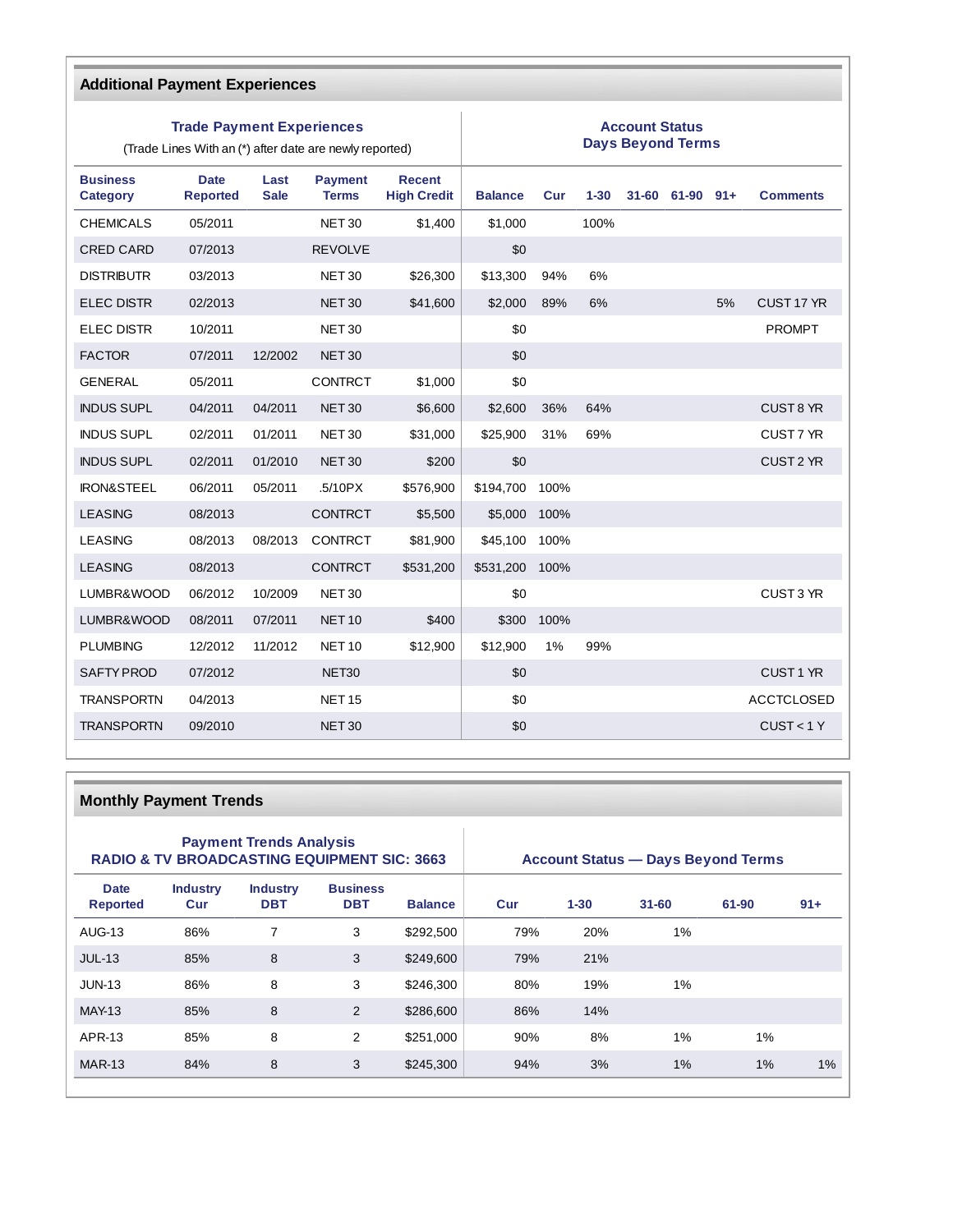# **Quarterly Payment Trends**

|            | <b>Payment History - Quarterly Averages</b> |                |                | <b>Account Status - Days Beyond Terms</b> |          |           |       |        |  |  |
|------------|---------------------------------------------|----------------|----------------|-------------------------------------------|----------|-----------|-------|--------|--|--|
| Quarter    | <b>Months</b>                               | <b>DBT</b>     | <b>Balance</b> | Cur                                       | $1 - 30$ | $31 - 60$ | 61-90 | $91 +$ |  |  |
| $Q2 - 13$  | APR - JUN                                   | 3              | \$257,800      | 83%                                       | 17%      |           |       |        |  |  |
| $Q1 - 13$  | JAN - MAR                                   | 2              | \$260,000      | 92%                                       | 6%       | $1\%$     | $1\%$ |        |  |  |
| $Q4 - 12$  | OCT-DEC                                     | $\mathcal{P}$  | \$335,000      | 90%                                       | 10%      |           |       |        |  |  |
| $Q_3 - 12$ | <b>JUL-SEP</b>                              | $\overline{2}$ | \$287,600      | 87%                                       | 13%      |           |       |        |  |  |
| $Q2 - 12$  | APR - JUN                                   |                | \$281,400      | 92%                                       | 8%       |           |       |        |  |  |

| <b>Inquiries</b>         |                |               |               |                 |               |               |               |               |               |
|--------------------------|----------------|---------------|---------------|-----------------|---------------|---------------|---------------|---------------|---------------|
| <b>Business Category</b> | <b>AUG-13</b>  | <b>JUL-13</b> | <b>JUN-13</b> | <b>MAY-13</b>   | <b>APR-13</b> | <b>MAR-13</b> | <b>FEB-13</b> | <b>JAN-13</b> | <b>DEC-12</b> |
| ASSOC                    |                |               | 1             |                 |               |               |               |               |               |
| <b>BUREAU</b>            |                |               |               | $\mathbf{1}$    |               |               |               | $\mathbf{1}$  |               |
| <b>CONST MACH</b>        |                | $\mathbf{1}$  |               |                 |               |               |               |               |               |
| ELEC SUPLR               |                |               |               | $\mathbf{1}$    |               |               |               |               |               |
| <b>EQUIPMENT</b>         | $\mathbf{1}$   | $\mathbf{1}$  | $\mathbf{1}$  |                 |               |               |               |               |               |
| <b>FACTOR</b>            |                |               | $\mathbf{1}$  |                 |               |               |               |               |               |
| FRGHT FWRD               |                |               |               |                 | $\mathbf{1}$  |               |               |               |               |
| <b>GENERAL</b>           |                | $\mathbf{1}$  |               | $\mathbf{1}$    |               | $\mathbf{1}$  |               |               |               |
| <b>INSURANCE</b>         | $\mathbf{1}$   |               |               |                 |               |               |               |               |               |
| <b>LEASING</b>           |                |               | $\mathbf{1}$  |                 |               |               |               |               |               |
| <b>MANUFCTRNG</b>        |                |               |               | $\mathbf{1}$    |               |               |               |               |               |
| <b>RENTALS</b>           |                |               |               | $\mathbf{1}$    |               |               |               |               |               |
| <b>TRANSPORTN</b>        |                |               |               |                 |               |               | 1             |               |               |
| <b>TOTALS</b>            | $\overline{2}$ | 3             | 4             | $5\phantom{.0}$ | $\mathbf{1}$  | $\mathbf{1}$  | $\mathbf{1}$  | $\mathbf 1$   |               |